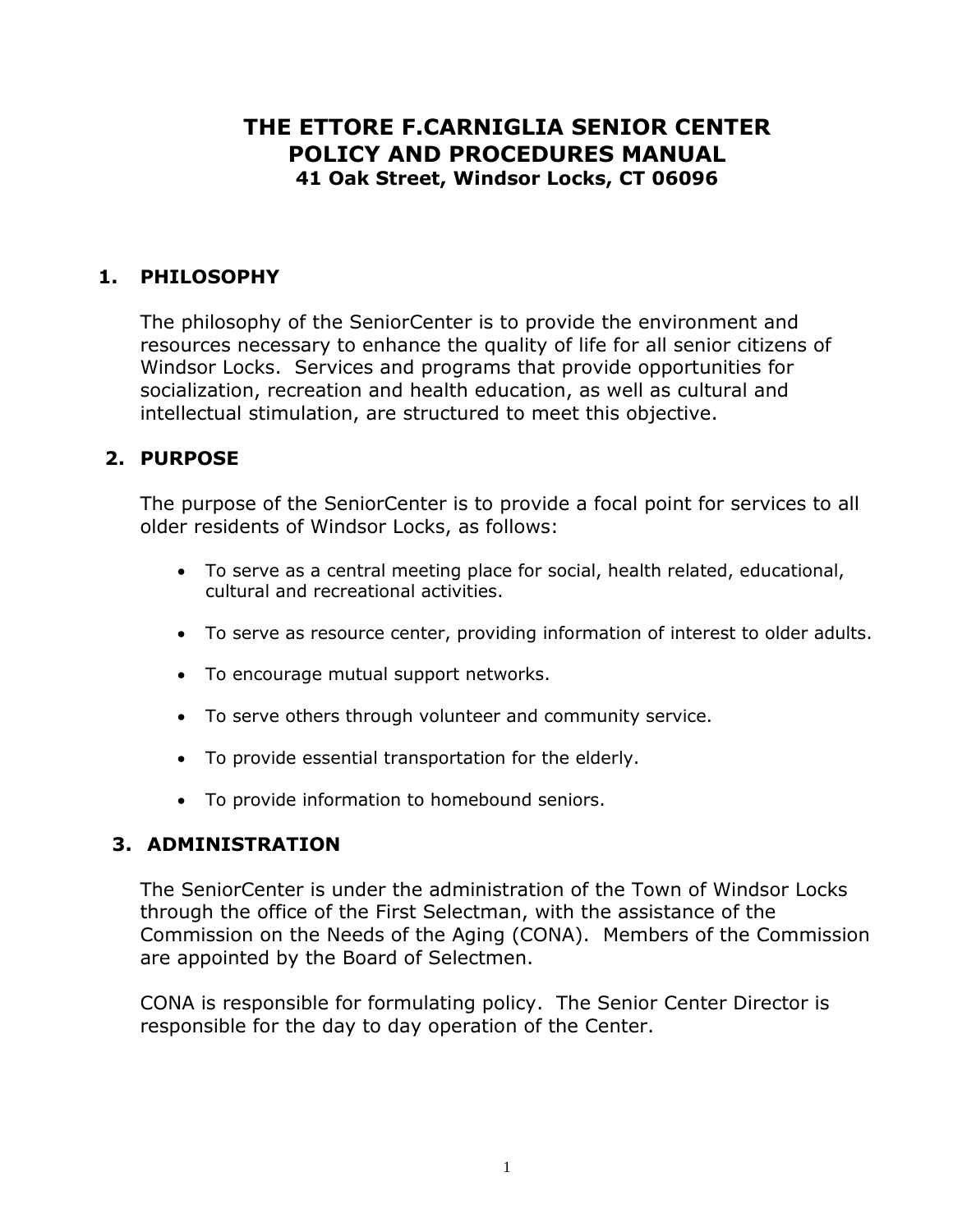## 4. **POLICIES AND PROCEDURES**

### A. HOURS OF OPERATION

The Windsor Locks Senior Center is open to participants from 8am to 4pm Monday – Thursday, 8am-1pm on Fridays. As an agency of the Town of Windsor Locks, the hours of operation are designated by the Commission on the Needs of the Aging. The Center is closed for all major holidays and other days when the Town Hall is closed.

The Senior Center Closures: The Senior Center follows the Board of Education closure/delay policies. If Windsor Locks Schools are closed due to snow, the Senior Center will open but programs, transportation and lunch are cancelled. In this event, please tune to WVIT Channel 30 or WFSB Channel 3 "Windsor Locks Senior Center –No Activities" and "Windsor Locks Senior Center-No Transportation" will be posted. During events that require prolonged closure of the Center, updates and information will also be available on the town websitewww.windsorlocksct.org.

#### B. MEMBERSHIP

Senior Center programs are open to Windsor Locks residents, aged 59 or older and their spouses, who may be under 59. Temporary residents 59 years of age or older, living with Windsor Locks residents, may utilize the Center.There are no membership dues, however there may be individual program fees. Participants are required to sign in upon entering the Center. This is a safety measure so staff is aware of who is in the building. This also allows us to track how many seniors we serve. All records are confidential and maintained accordingly

Free parking is available to handicapped individuals holding a state sticker, in front of the Center. Free parking for others is available in the municipal parking lot located on Oak Street.

#### C. ELIGIBILITY AND PARTICIPATION

- 1. The Senior Center is accessible for those with disabilities. Our programs are designed for Windsor Locks residents age 59+.
- 2. The Senior Center Director reserves the right to assess the ability of potential members to safely and appropriately use the Senior Center. This is to insure the health and safety of all attendees.
- 3. Members must be independent and oriented; Senior Center staff members are not allowed to provide hands–on assistance.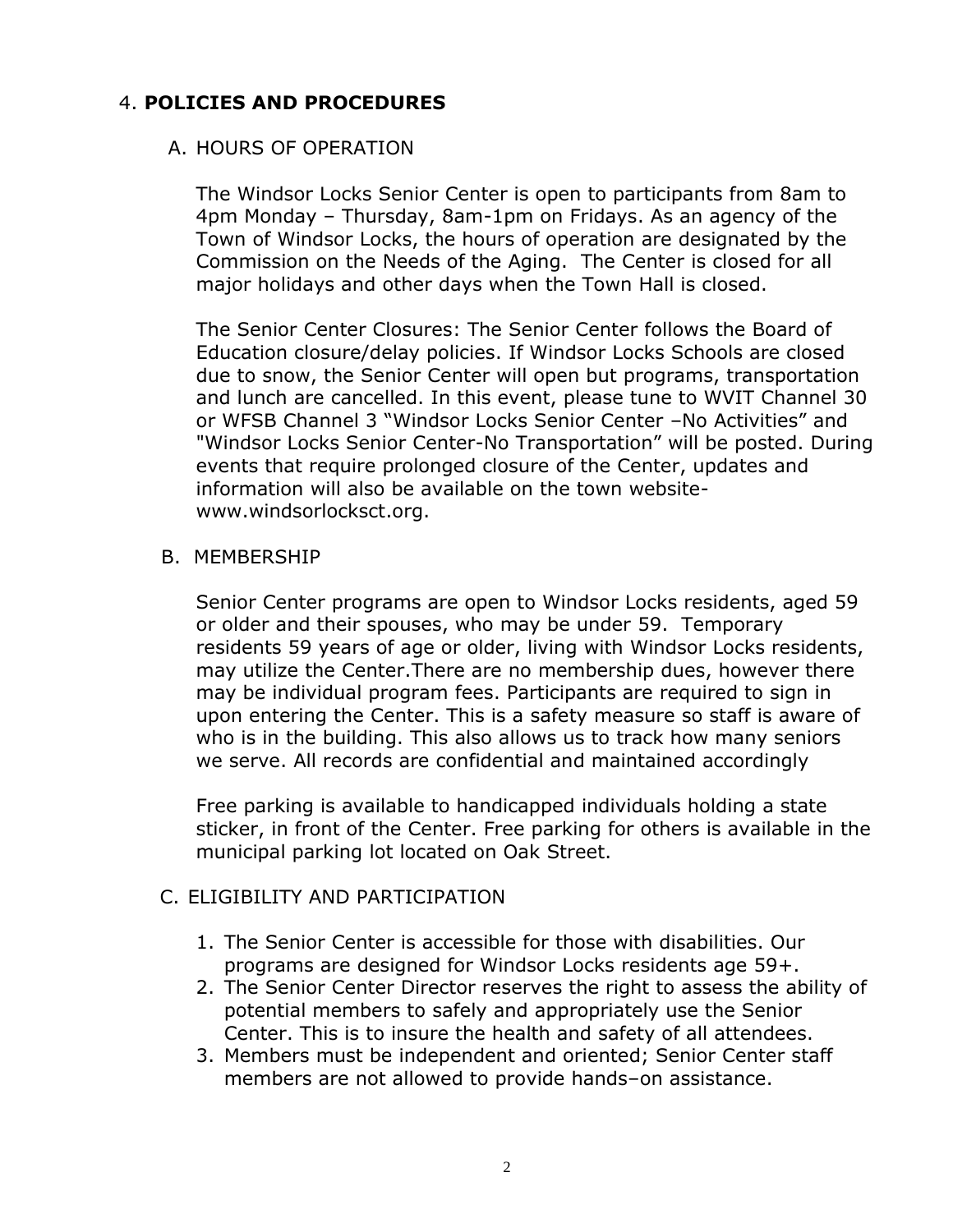- 4. At the discretion of the Senior Center Director, a member may be required to a have a home health aide, companion, escort or family member accompany them for his/her participation in Center activities or utilization of mini bus transportation services.
- 5. Members requiring an aide or companion to participate must be accompanied by them at all times while at the Center and when using mini bus services. In the event the aide or companion does not provide adequate assistance or leaves the member unassisted at any time, the emergency contact person on file will be notified. If the contact person is not available, the Windsor Locks Police will be contacted.
- 6. Individuals with issues that cannot be managed by their aide or companion may be excluded from participation. These problems include, but are not limited to:
	- Disorientation/wandering
	- **Prescription drug** monitoring
	- **Drug or alcohol abuse**
	- Regularly occurring seizures
	- Poor personal hygiene
	- **Inability to feed oneself**
	- Chronic unmanageable incontinence
- Chronic contagious disease
- **Abusive or harmful** language or aggressive behavior
- Cognitive impairment
- **Behavioral health** problems
- **Inability to toilet** independently

 Prior to exclusion for any of the above reasons the Senior Center Director shall meet with the individual and/or family to express his/her concerns and possible solutions. A plan of action will be agreed to by all parties. Failure to agree or comply with the action plan may result in exclusion from the Senior Center and cancellation of member privileges at the discretion of the Senior Center Director

D. HEALTH AND SAFETY

The Windsor Locks Senior Center takes the health, safety and well-being of our participants very seriously. Senior Center staff members are not responsible for any member entering or leaving the Center with other members or alone. Staff members are not responsible for any belongings or items that a member or guest bring into the Senior Center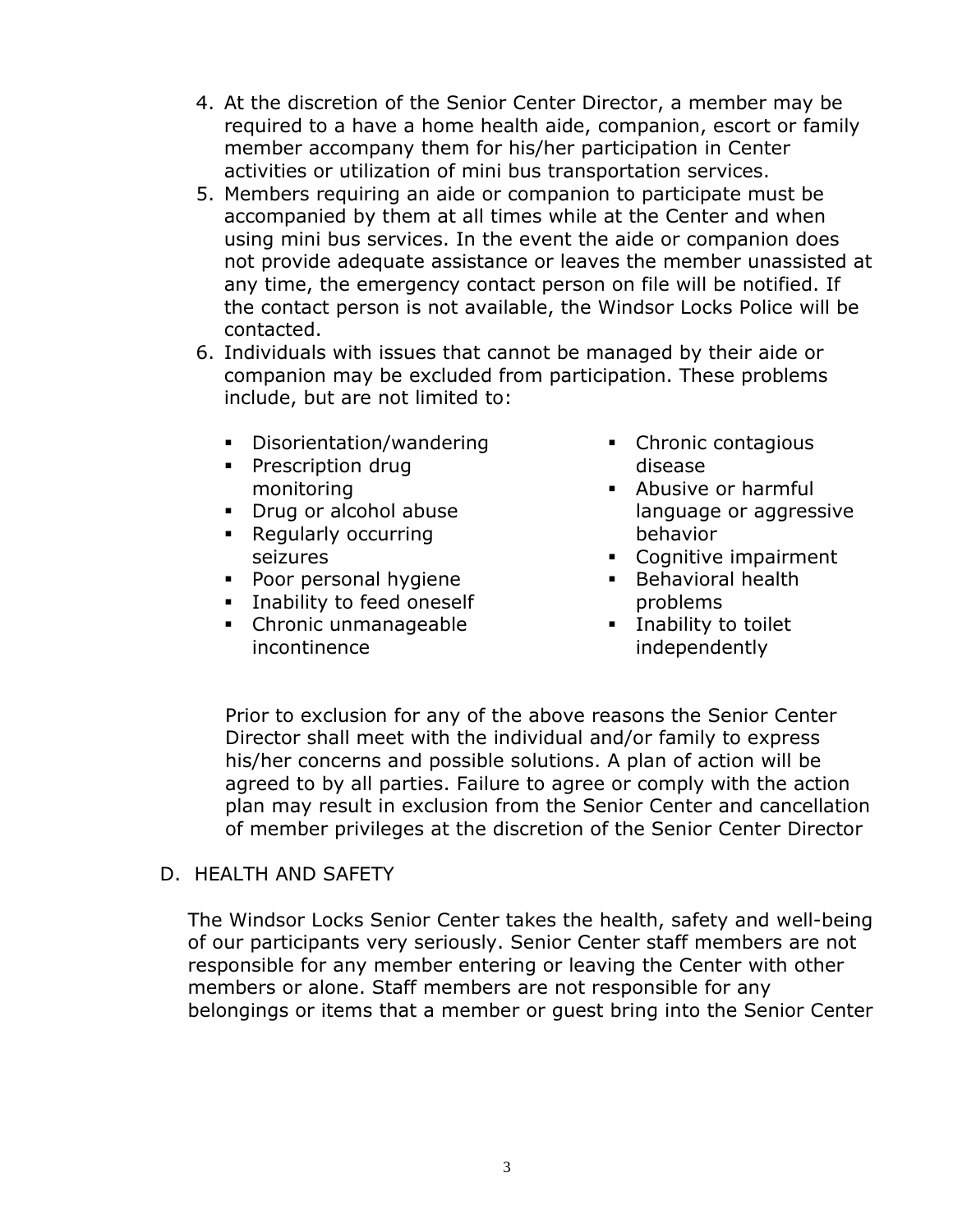**Tobacco Use:** 

The Windsor Locks Senior Center is a tobacco free facility. Tobacco use is not allowed in the Center or on the mini buses. Smoking is permitted in a designated area outside of building and designated containers must be used.

Alcohol/Drugs**:**

 Illicit drugs are not permitted in the Center or on mini buses. Alcohol is not permitted in the Center except as noted under Section I- Rentals of the Building.

**Pets:** 

 Pets are not permitted inside the Center except during approved programs or with prior written consent of the Director. Recognized and /or certified service pets are allowed.

**Emergencies:** 

 Injuries or other emergencies that occur at the Center or while using bus service, will be reported, immediately, to the Director who will take the appropriate action, and if warranted, contact the client's family or other person designated for such situations. Under no circumstances will a staff member transport anyone requiring medical assistance to a hospital or doctor's office.

#### E. TRANSPORTATION

Transportation will be provided in accordance with the published Senior Transportation Policies as may be established by CONA. The bus transportation program serves Windsor Locks residents 59yrs of age and older as well as disabled persons over the age of 18. A physician's medical clearance is required. Transportation is provided for medical appointments, shopping, personal, and social and other purposes as authorized. A bus pass is required and is to be renewed annually after July 1st of each year.

The Senior Center Director, assisted by a Transportation Coordinator, is responsible for the day to day transportation operations. The transportation office hours are 8am -12pm, Monday through Thursday and 8am – 11:30am Fridays.

Passenger Service:

- The mini bus program is a curb to curb service.
- Passengers must be able to enter and exit their homes on their own or with the assistance of an escort provided by the passenger.
- Drivers should not assist individuals in or out of their homes.
- Seat belts must be worn at all time
- Cell phone use is prohibited while using bus service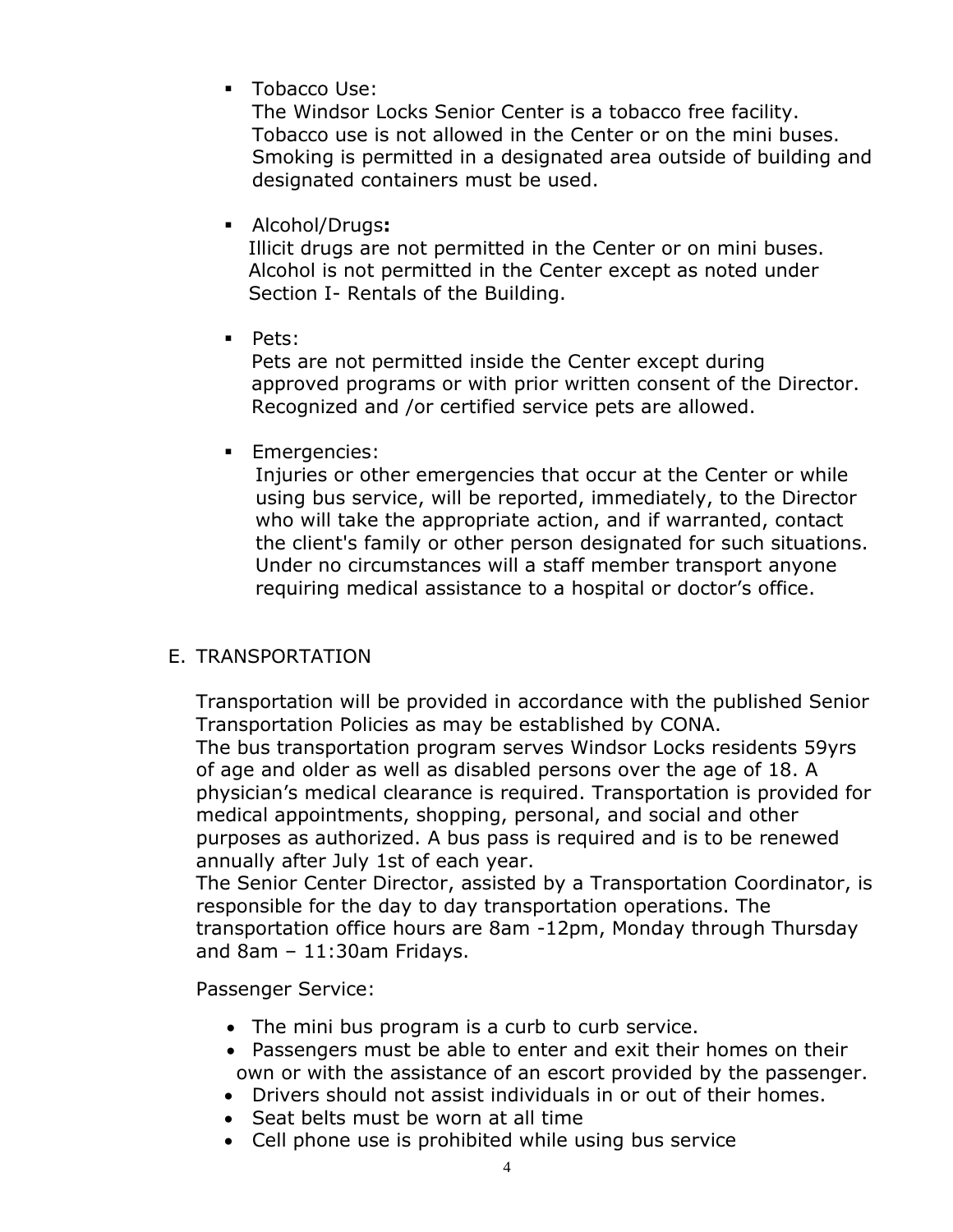- Passengers must maintain good personal hygiene and avoid use of heavy perfume/cologne
- Passengers who are not physically able or not capable of self care must bring a companion for assistance; however, this must be prearranged by the passenger with the Coordinator of Transportation.
- When booking medical appointments, passengers who have received medication or will undergo a procedure in which ambulation or health is affected, will not be transported unless accompanied by an aide
- Drivers may provide assistance on and off the bus for wheelchair passengers and secure wheelchairs into position on the vehicle.
- When determined by Director that a passenger using the lift needs additional precautionary assistance, the driver will accompany passenger on the lift.
- Each passenger is allowed 2 bags per shopping trip. Drivers may assist passenger with their bags.
- Drivers should not enter homes or buildings
- Drivers are not to use passenger's driveways, unless there is no reasonable alternative for turning bus around.
- Vehicles are not available for emergency medical transportation.

#### **Drivers will refuse to transport when safety may be compromised or in the event of non-compliance with the safety**

 **policies.** Drivers are to notify the Senior Center Director immediately in the event of refusal to transport. The Senior Center Director will contact the passengers emergency contact person and/or the Windsor Locks Police. Drivers are to remain with passenger until other transportation arrives.

### F. ELDERLY NUTRITION PROGRAM

The Elderly Nutrition Program is a federally funded program, funded in part by donations. A suggested donation fee will be established annually. Lunches are served daily, Monday through Friday. A 24 hour advanced reservation is required. The Senior Center is a licensed food service establishment. For the safety of all and to comply with Federal and local health codes:

- 1. Only staff members and registered food service volunteers are allowed in kitchen area.
- 2. Participants are not allowed to remove food from the building that is served from the Center
- 3. A staff member with QFO (Qualified Food Operator) certification shall oversee all food service operations and enforcement of regulations.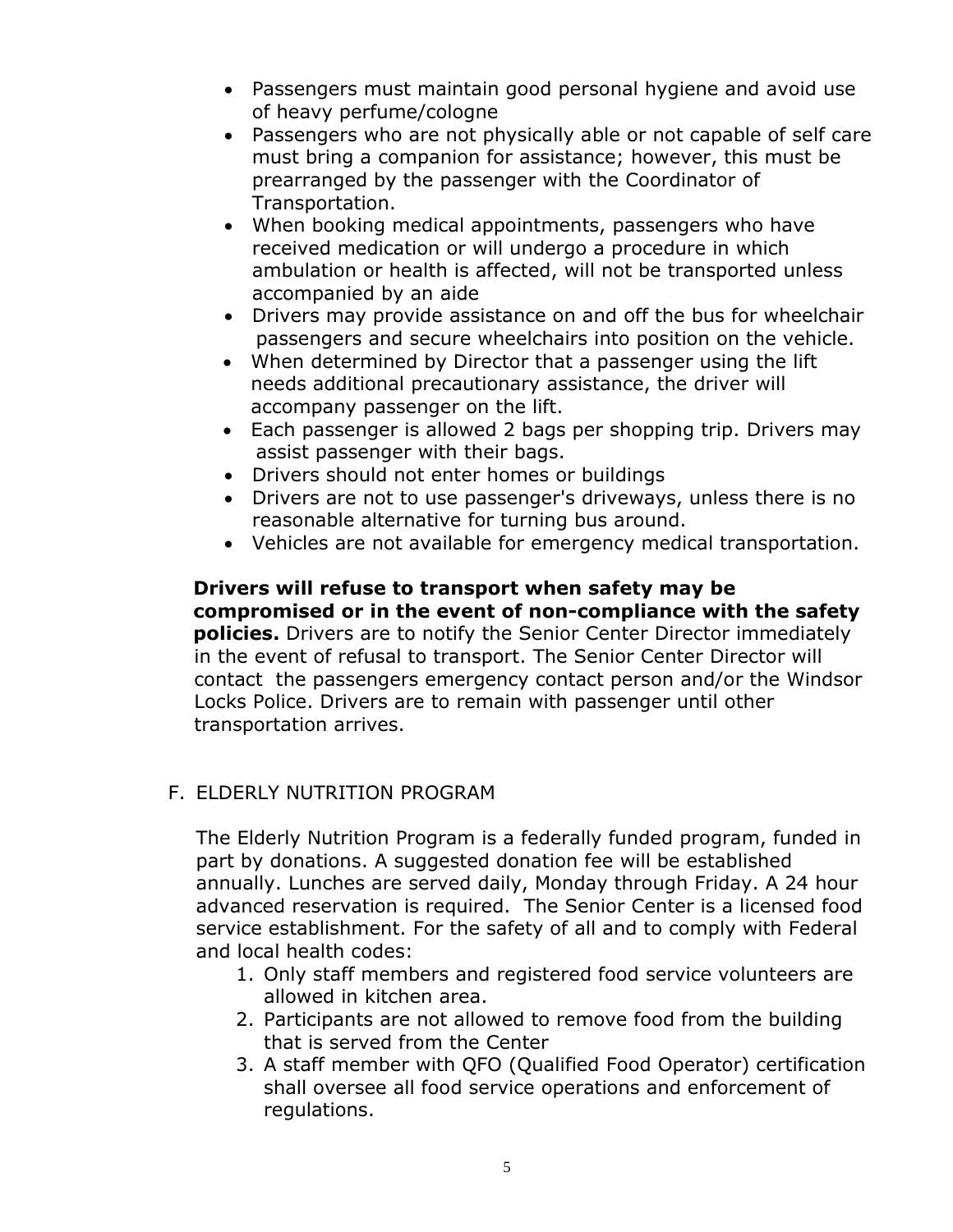The Center is also a site for 'Meals on Wheels' program. This program provides meals seven days a week, to homebound seniors within the Town of Windsor Locks. Applications are available at the Center.

### G. SOLICITATIONS, ADVERTISEMENT, PETITIONS

Solicitation, selling of services or products, or collecting money or other items within the Senior Center is not permitted unless it is part of a fundraising project or event sponsored or approved by the Senor Center Director.

Posters or handouts advertising community events, political literature and petitions of a legislative nature must have prior approval of the Senior Center Director.

H. EXCLUSION: from Senior Center and Transportation Service

The Senior Center Director has the right to exclude any person who repeatedly and intentionally does not follow the guidelines set forth in this Policies and Procedure Manual. Infractions may be brought to the Director's attention by staff members or other participants in Senior Center programs and Transportation Service. Actions that may lead to exclusion include but are not limited to:

- Sexual harassment of a verbal, written or physical nature.
- The use of obscene or profane language, gestures, bullying, verbal abuse and/or aggressive or violent behavior, and harassing other members or staff.
- Possession, use of or being under the influence of illegal drugs or alcoholic beverages.
- Intoxication, having alcohol on one's breath and or in possession of open containers of alcohol.
- Intentionally causing or attempting to cause physical injury to another person with the exception of self-defense.
- Repeated and intentional disregard for adhering to the rules and regulations as set forth herein.
- Carrying a dangerous object, firearm, knife or anything that would or could be used to cause personal injury to or that may be used to threaten another.
- Making disparaging remarks to another regarding their religion, national origin, sex or race.
- Making unauthorized physical contact with another participant or staff member.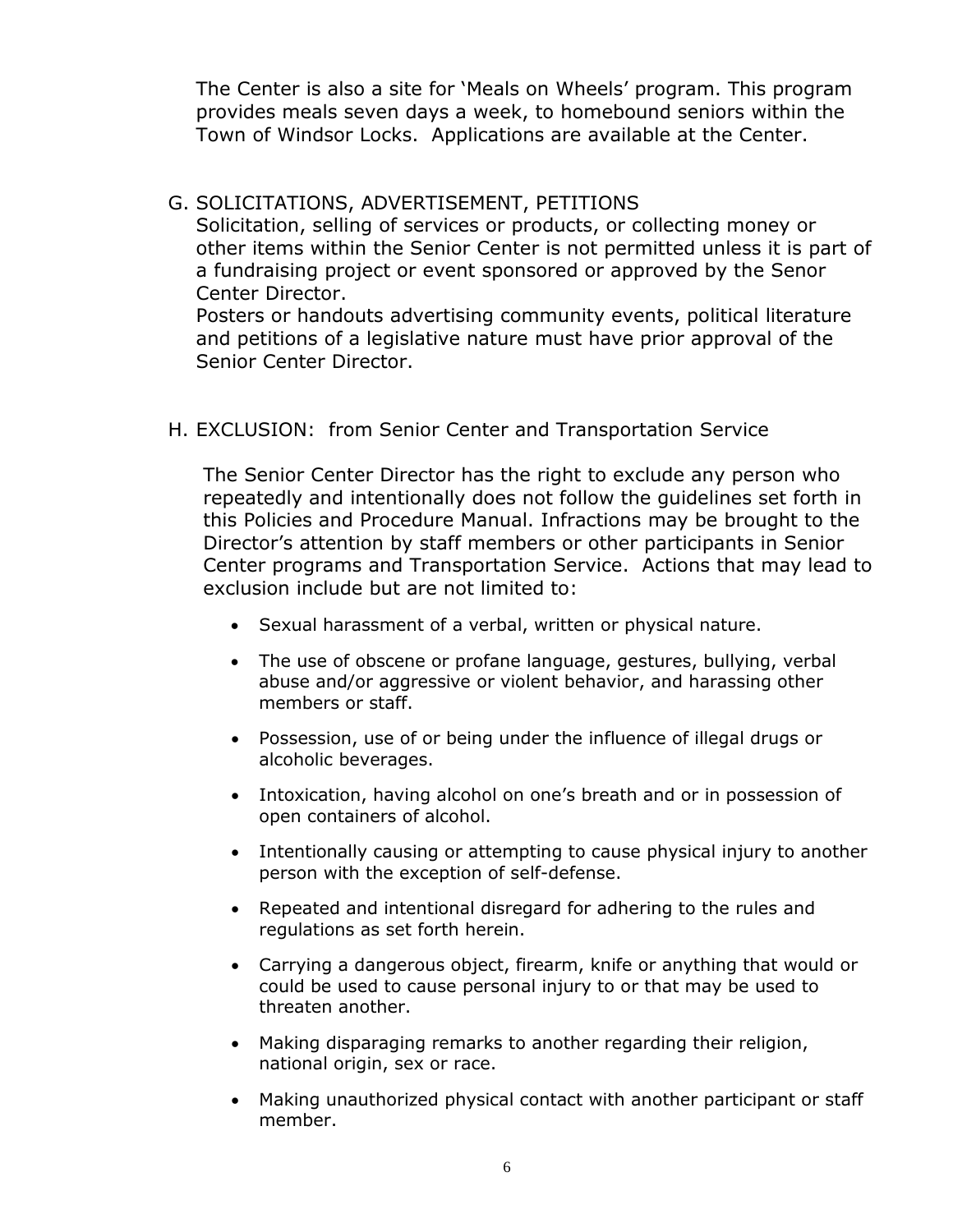Individuals who create serious disruptions or act inappropriately may be asked to leave a program or activity by a SeniorCenter staff member. If the individual does not leave voluntarily, the Windsor Locks Police will be contacted.

If a participant feels that the behavior or action of another participant is harmful or threatening to themselves or others, they should bring this to the attention of a Senior Center staff member. All conversations will be handled with complete discretion and confidentiality.

Right of Appeal: In the event of a decision to exclude a participant from Senior Center programs and activities, the excluded person may request in writing a hearing with the CONA Board whose decision shall be final.

#### I. USE OF CENTER BY OTHER ORGANIZATIONS OR INDIVIDUALS – RENTALS.

The Senior Center, as a public building, is available to resident individuals and non-profit organizations when not in use, or scheduled for use by seniors. An application for such use must be filed with and approved by the Senior Center Director.

Rental Fee shall be established by the CONA Board

The Renter are responsible for clearing tables, removal of trash and leaving the facilities neat and in order. The center does not provide paper products, utensils or trash bags. All needed supplies are the responsibility of the renter. The refrigerator is stocked with supplies for SeniorCenter lunches and activities and is not available for use by the public.

The security deposit will be returned as soon as it has been determined that there is no damage or other than normal cleaning needed.

Alcohol is not permitted.

When the Senior Center is not being used by senior programs/events, charitable nonprofit groups and community groups of the Town of Windsor Locks may use the facility at no cost.

#### J. ACTIVITIES

Regular programs (daily, weekly or monthly) for seniors at the Center include, but are not limited to: Arts/Crafts, Billiards, Bingo,Bowling, Blood Pressure, Bridge, and Transportation Program,CRT lunches, Exercise, Podiatry Care, Health Insurance Assistance,Legal Assistance, Quilting Club, Painting Class, Meals on Wheels, L.O.C.K.S Fitness Center, Wii Bowling, Cards & Games.